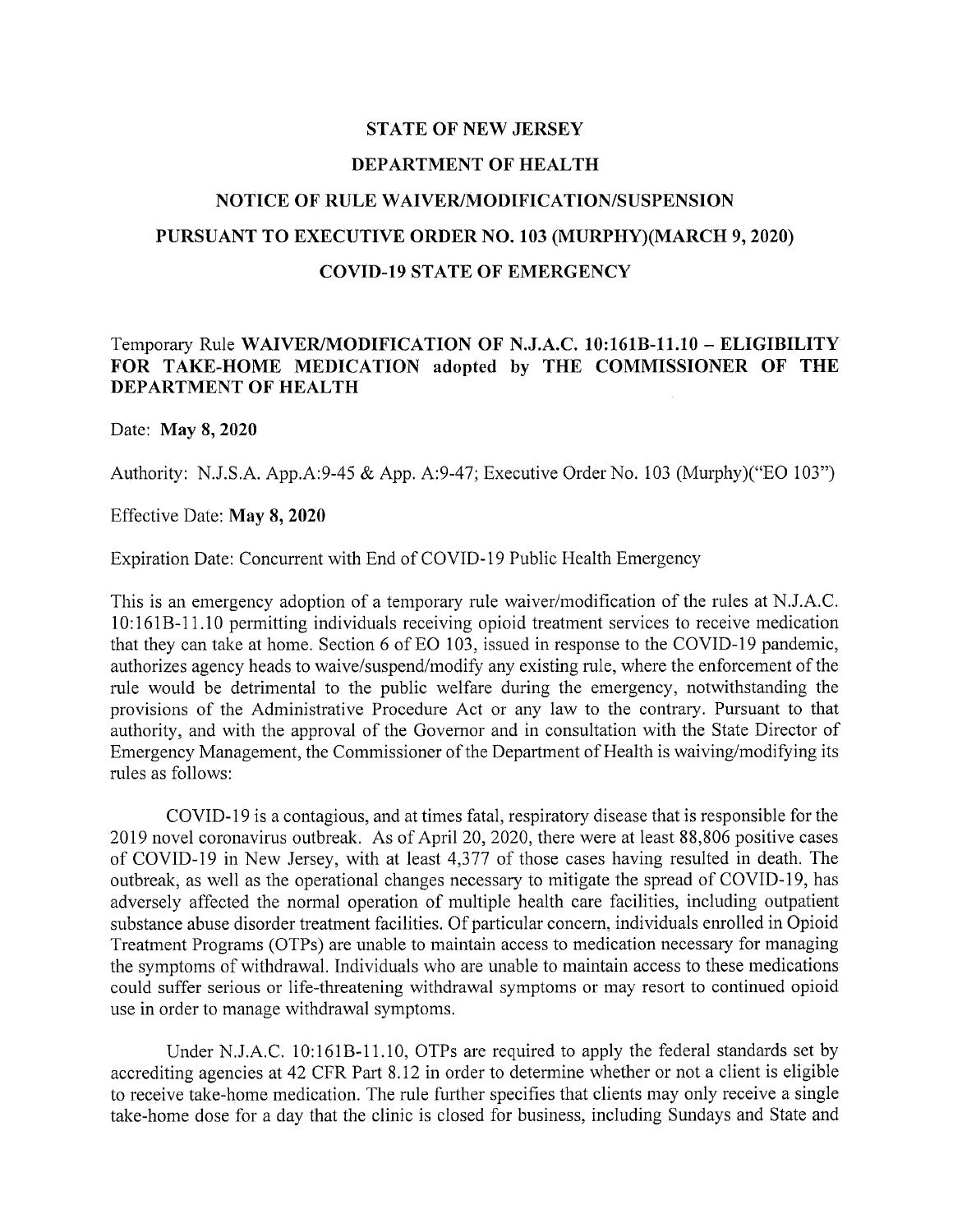Federal holidays. Finally, the rule requires OTP facilities to make arrangements to provide the clinically appropriate take-home dose to clients should the facility remain closed for business on a non-emergency basis.

In order to ensure the clients of OTPs have access to needed medications, the Department is waiving the requirements of N.J.A.C. 10:161B-11.10 and permitting facilities to provide medication to clients at locations other than the location listed on their OTP facility license, in accordance with the guidance issued by the Drug Enforcement Agency (DEA078) on April 7, 2020. The intent of the guidance is to provide OTPs greater flexibility in the delivery of take-home doses of methadone to their patients. Consistent with that intent, OTPs must still adhere to certain standards. Specifically, before using the unregistered off-site location, the OTP must first contact its State Opioid Treatment Authority (SOTA) and receive the SOTA's approval to use the offsite location. Additionally, the OTP must receive approval from the local DEA field office. Once the SOTA approves the location, it should contact the local DEA field office. If the SOTA does not contact the DEA field office, the OTP must contact the field office itself. The facility must submit the approvals received from the SOTA and the DEA field office to the Department. Each day, the facility may only transport those take-home methadone doses to the off-site location that the facility reasonably anticipates will be delivered to clients that day. The facility cannot transport a reserve of methadone to the off-site location. Any methadone not delivered to clients at the offsite location must be returned to the facility's DEA-registered location the same day. No methadone may be stored at the off-site location when a facility staff member is not present.

The OTP facility shall maintain policies and procedures required by N.lA.C. 10:161B-11.4. The facility must also maintain policies and procedures required by N.J.A.C. 10:161B-14 et seq. that address the proper storage, administration, and dispensation of medication. The facility shall ensure that only physicians, registered professional nurses, licensed practical nurses (working under the supervision of a registered professional nurse), pharmacists or other persons authorized under New Jersey statutes or rules dispense or administer medications. Finally, the facility shall develop and implement policies and procedures for delivery protocols, including the documentation of medications being received by the client.

All OTPs that take action under the terms of N.J.A.C. 10:161B-11.10 shall provide a written report to the Department detailing the extent to which the facility implemented the terms of this waiver/modification and any adverse outcomes attributable to such implementation. OTPs may operate under the terms of this waiver/modification as necessary until the conclusion of the public health emergency declared by Governor Philip D. Murphy in Executive Order Nos. 103. Upon the conclusion of the public health emergency, OTP facilities will be required to resume determining eligibility for take-home medication under the criteria set forth in N.J.A.C. 10:161B-11.10(a).

OTPs are advised to maintain contact with their local and/or County Office of Emergency Management during the COVID-19 public health emergency. Questions concerning this waiver/modification may be directed to Jean DeVitto, Executive Director, Certificate of Need and Healthcare Facility Licensure Program at jean.devitto@doh.nj.gov.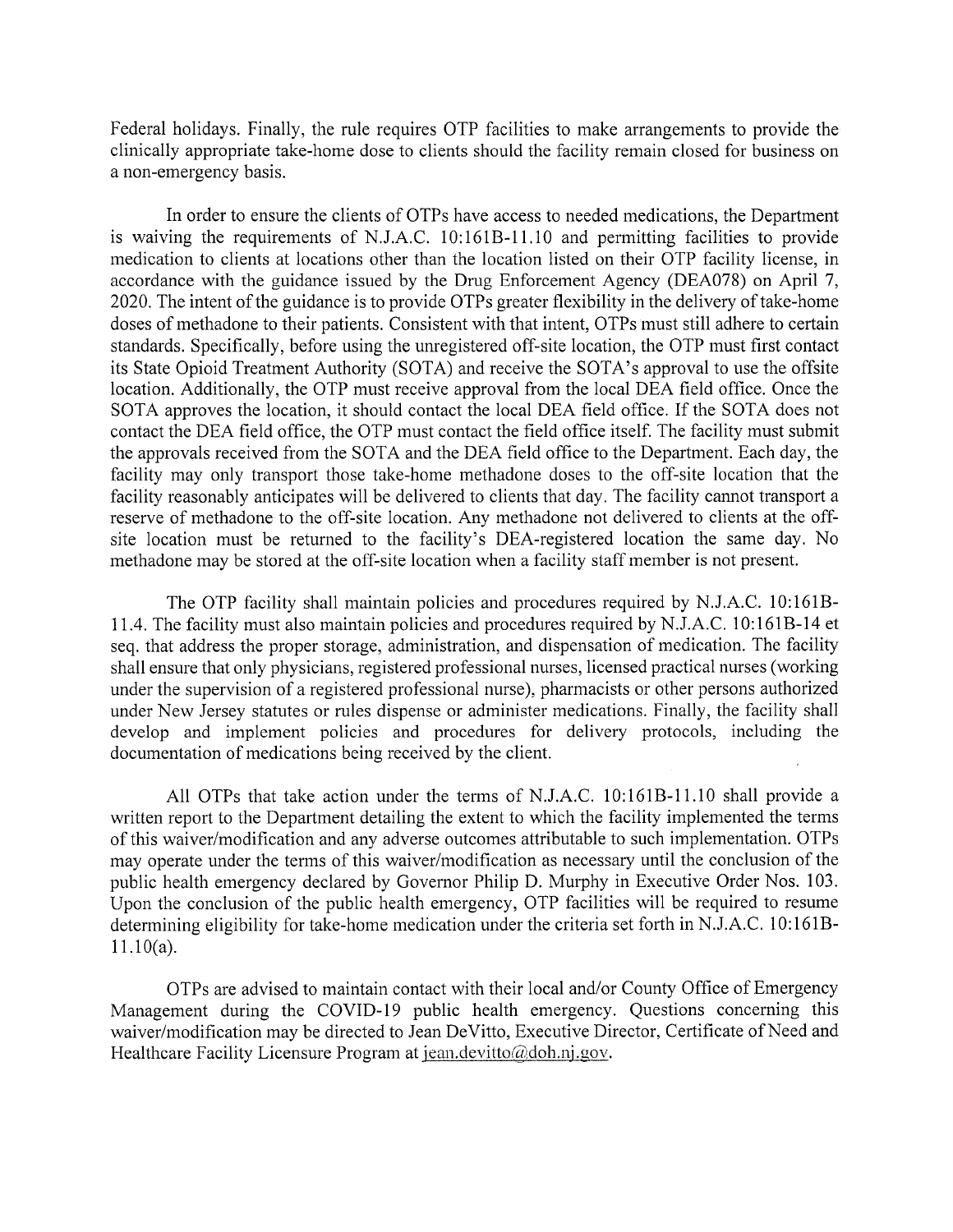Full Text of the proposed waiver/modification follows (additions indicated in boldface thus; deletions indicated in brackets [thus]):

10:161B-l1.10 Eligibility for take-home medication

- (a) The mUltidisciplinary team shall utilize the criteria outlined in the Federal standards set by accrediting agencies at 42 CFR Part 8.12, in determining whether or not a client is eligible to receive take home medication and meets all the eligibility criteria.
	- 1. Any client in an opioid treatment program receiving comprehensive maintenance treatment may receive a single take-home dose for a day that the clinic is closed for business, including Sundays and State and Federal holidays.
		- 1. The facility shall make arrangements to provide the clinically appropriate takehome dose should the facility remain closed for business, on a non-emergency basis, for more than one day. This provision shall have been approved by the medical director, reviewed by the treatment team, and supported by documentation in the client record.
- (b) During the COVID-19 public health emergency, Opioid Treatment Programs (OTPs) shall be permitted to provide take-home doses of medication to clients who are eligible to receive them pursuant to (a) above, in locations other than the location listed on the OTP facility license, and may deliver medications to clients under the following conditions:
	- 1. The facility must comply with Drug Enforcement Agency (DEA) guidance, including the following:
		- a. Before using the unregistered off-site location, the OTP must first contact its State Opioid Treatment Authority (SOTA) and receive the SOTA's approval to use the offsite location.
		- b. Before using the unregistered off-site location, the OTP must receive approval from the local DEA field office. Once the SOTA approves the location, it should contact the local DEA field office. If the SOTA does not contact the DEA field office, the OTP must contact the field office itself.
		- c. Each day, the facility may only transport those take-home methadone doses to the off-site location that the facility reasonably anticipates will be delivered to clients that day. The facility cannot transport a reserve of methadone to the off-site location.
		- d. Any methadone not delivered to clients at the off-site location must be returned to the facility's DEA-registered location the same day. No methadone may be stored at the off-site location when a facility staff member is not present.
	- 2. The OTP shall submit the approvals received from the SOTA and the DEA field office to the Department.